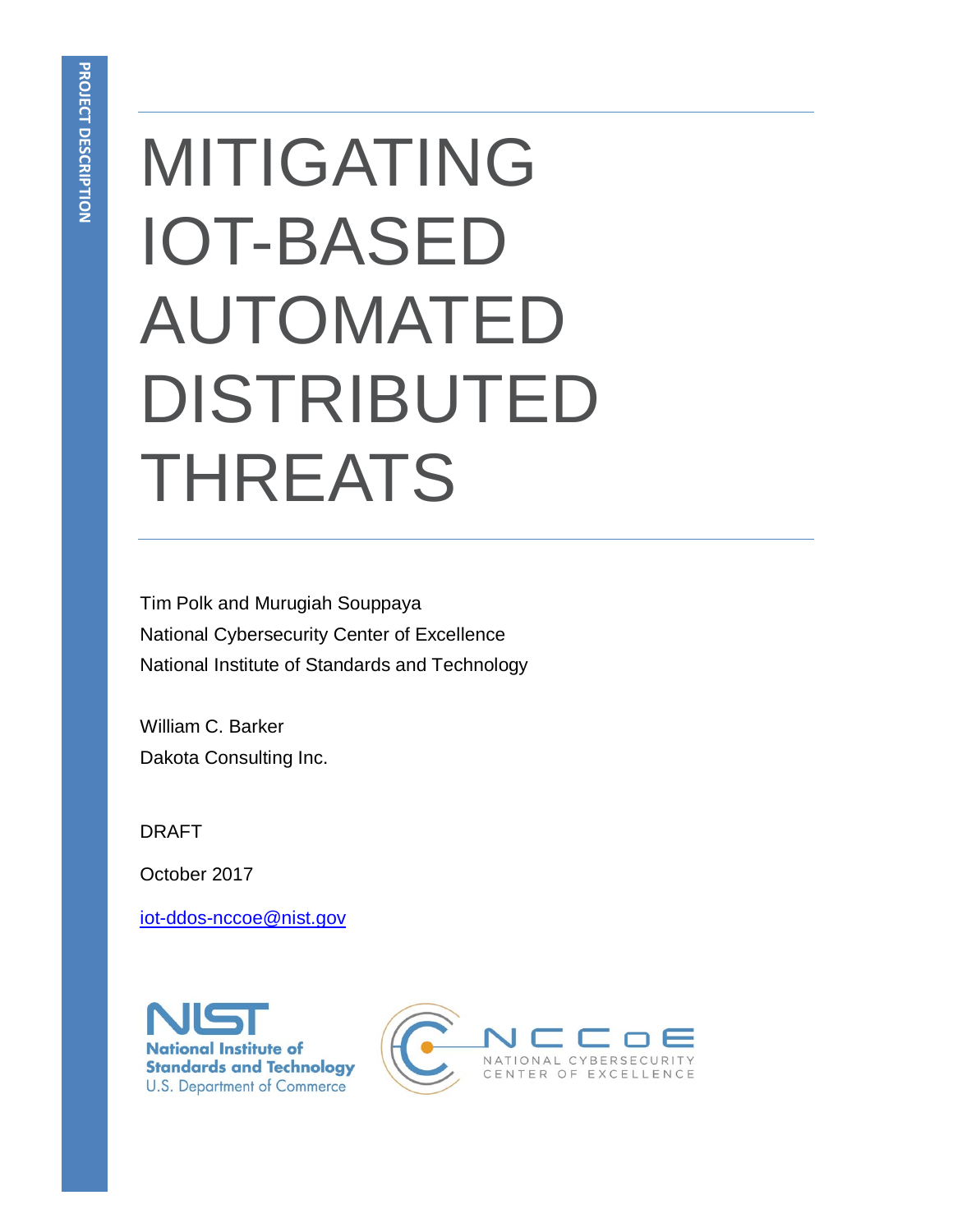The National Cybersecurity Center of Excellence (NCCoE), a part of the National Institute of Standards and Technology (NIST), is a collaborative hub where industry organizations, government agencies, and academic institutions work together to address businesses' most pressing cybersecurity challenges. Through this collaboration, the NCCoE develops modular, easily adaptable example cybersecurity solutions demonstrating how to apply standards and best practices using commercially available technology. To learn more about the NCCoE, visit [http://nccoe.nist.gov.](http://nccoe.nist.gov/) To learn more about NIST, visit [http://www.nist.gov.](http://www.nist.gov/)

This document describes a problem that is relevant to many industry sectors. NCCoE cybersecurity experts will address this challenge through collaboration with a community of interest, including vendors of cybersecurity solutions. The resulting reference design will detail an approach that can be incorporated across multiple sectors.

#### **ABSTRACT**

The building block objective is to reduce the vulnerability of Internet of Things (IoT) devices to botnets and other automated distributed threats, while limiting the utility of compromised IoT devices to malicious actors. The primary technical elements of this building block include network gateways/routers supporting wired and wireless network access, Manufacturer Usage Description (MUD) Specification controllers and file servers, Dynamic Host Configuration Protocol (DHCP) and update servers, threat signaling servers, personal computing devices, and business computing devices. The security capabilities of these components will not provide perfect security, but will significantly increase the effort required by malicious actors to compromise and exploit IoT devices on a home or small-business network. The scenarios envisioned for this NCCoE building block emphasize home and small-business applications, where plug-and-play deployment is required. In one scenario, a home network includes IoT devices that interact with external systems to access secure updates and various cloud services, in addition to interacting with traditional personal computing devices. In a second scenario, a small retail business employs IoT devices for security, building management, and retail sales, as well as computing devices for business operations, while simultaneously allowing customers to access the internet. This project will result in a freely available NIST Cybersecurity Practice Guide.

#### **KEYWORDS**

*botnets; internet of things (IoT); manufacturer usage description (MUD); router; server; software update server; threat signaling*

#### **DISCLAIMER**

Certain commercial entities, equipment, products, or materials may be identified in this document in order to describe an experimental procedure or concept adequately. Such identification is not intended to imply recommendation or endorsement by NIST or NCCoE, nor is it intended to imply that the entities, equipment, products, or materials are necessarily the best available for the purpose.

#### **COMMENTS ON NCCOE DOCUMENTS**

Organizations are encouraged to review all draft publications during public comment periods and provide feedback. All publications from NIST's NCCoE are available at [http://nccoe.nist.gov.](http://nccoe.nist.gov/)

Comments on this publication may be submitted to: [iot-ddos-nccoe@nist.gov.](mailto:iot-ddos-nccoe@nist.gov)

Public comment period: October 11, 2017 to October 25, 2017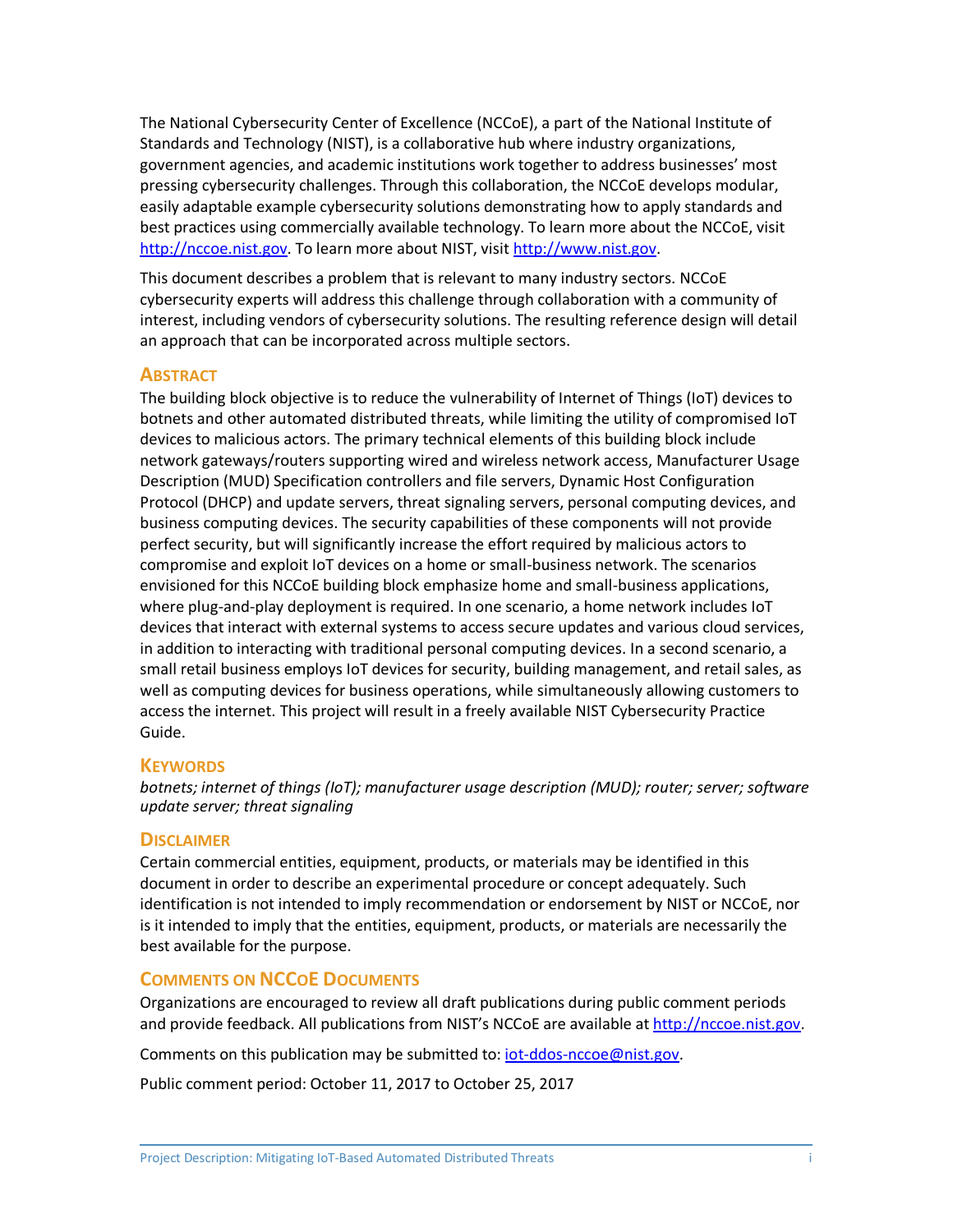## **TABLE OF CONTENTS**

| 1              |  |
|----------------|--|
|                |  |
|                |  |
|                |  |
|                |  |
| $\overline{2}$ |  |
|                |  |
|                |  |
| 3              |  |
|                |  |
|                |  |
| 4              |  |
|                |  |
|                |  |
|                |  |
|                |  |
|                |  |
|                |  |
|                |  |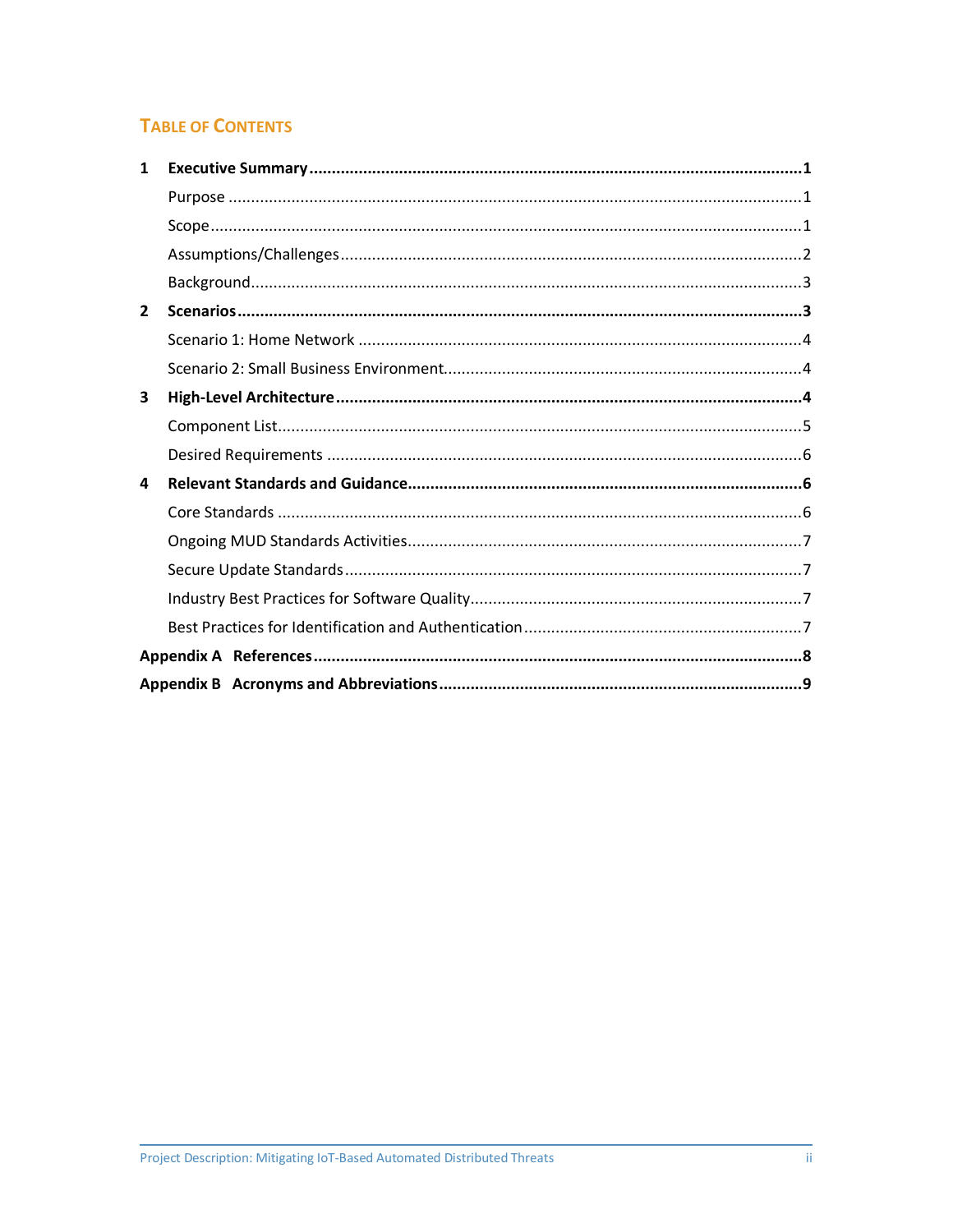## <span id="page-3-0"></span>**1 EXECUTIVE SUMMARY**

#### <span id="page-3-1"></span>**Purpose**

 This document defines a National Cybersecurity Center of Excellence (NCCoE) project focused on mitigating Internet of Things (IoT)-based automated distributed threats (e.g., botnets) that exploit IoT components. The project's objective is to reduce the vulnerability of IoT devices to botnets and other automated distributed threats, while limiting the utility of compromised IoT devices to malicious actors. This objective aims to improve the resiliency of IoT devices against distributed attacks and improve the service availability characteristics of the internet by mitigating the propagation of attacks across the network. This building-block project supports the Presidential Executive Order on Strengthening the Cybersecurity of Federal Networks and Critical Infrastructure (EO 13800). The IoT is currently experiencing what might be termed "hyper growth." According to [IoT](https://iot-analytics.com/) 

 [Analytics'](https://iot-analytics.com/) *Quantifying the Connected World*, growth is projected from 6 to 14 billion connected devices in 2014 to 18 to 50 billion devices in 2020. The IoT encompasses a broad range of service

sectors (e.g., information technology and networks, security and public safety, retail commerce,

transportation, manufacturing, healthcare and life sciences, consumer and home, energy,

construction) in application areas ranging from research and development to infrastructure, to

operations and service delivery.

Security and privacy are increasingly a source of concern within these user communities.

Security has not been a priority for consumer IoT providers; most components are insecure, and

many current IoT components are prohibitively difficult to secure due to processing, timing,

memory, and power constraints. The government as well as industry security professionals have

a keen interest in the mitigation of IoT vulnerabilities. Investment in security improvement is not

a priority for most component providers, but the consequences of existing vulnerabilities can

affect any entity that is dependent on internet services.

This project will result in a publicly available NIST Cybersecurity Practice Guide, a detailed

 implementation guide of the practical steps needed to implement a cybersecurity reference design that addresses this challenge.

#### <span id="page-3-2"></span>**Scope**

The objective of this building-block project is to demonstrate a proposed approach for secured

deployment of consumer and commercial IoT devices in home and small-enterprise networks in

a manner that provides significantly higher security than is typically achieved in today's

environments. In this project, current and emerging network standards will be applied to home

- and business networks that are composed of both IoT and fully featured devices (e.g., personal
- computers and mobile devices) in order to constrain communications-based malware exploits.
- Network gateway components and security-aware IoT devices will leverag[e the Manufacturers](https://tools.ietf.org/html/draft-ietf-opsawg-mud-08)
- [Usage Description \(MUD\) Specification](https://tools.ietf.org/html/draft-ietf-opsawg-mud-08) to create virtual network segments. Network
- components will implement network-wide access controls based on threat signaling to protect
- legacy IoT devices and fully featured devices (e.g., personal computers). Automatic secure
- update controls will be implemented on all devices and will support secure administrative
- access.
- 42 The scope of this NCCoE building block includes both home and small-business applications,
- where plug-and-play deployment is required. In one demonstration scenario, a home network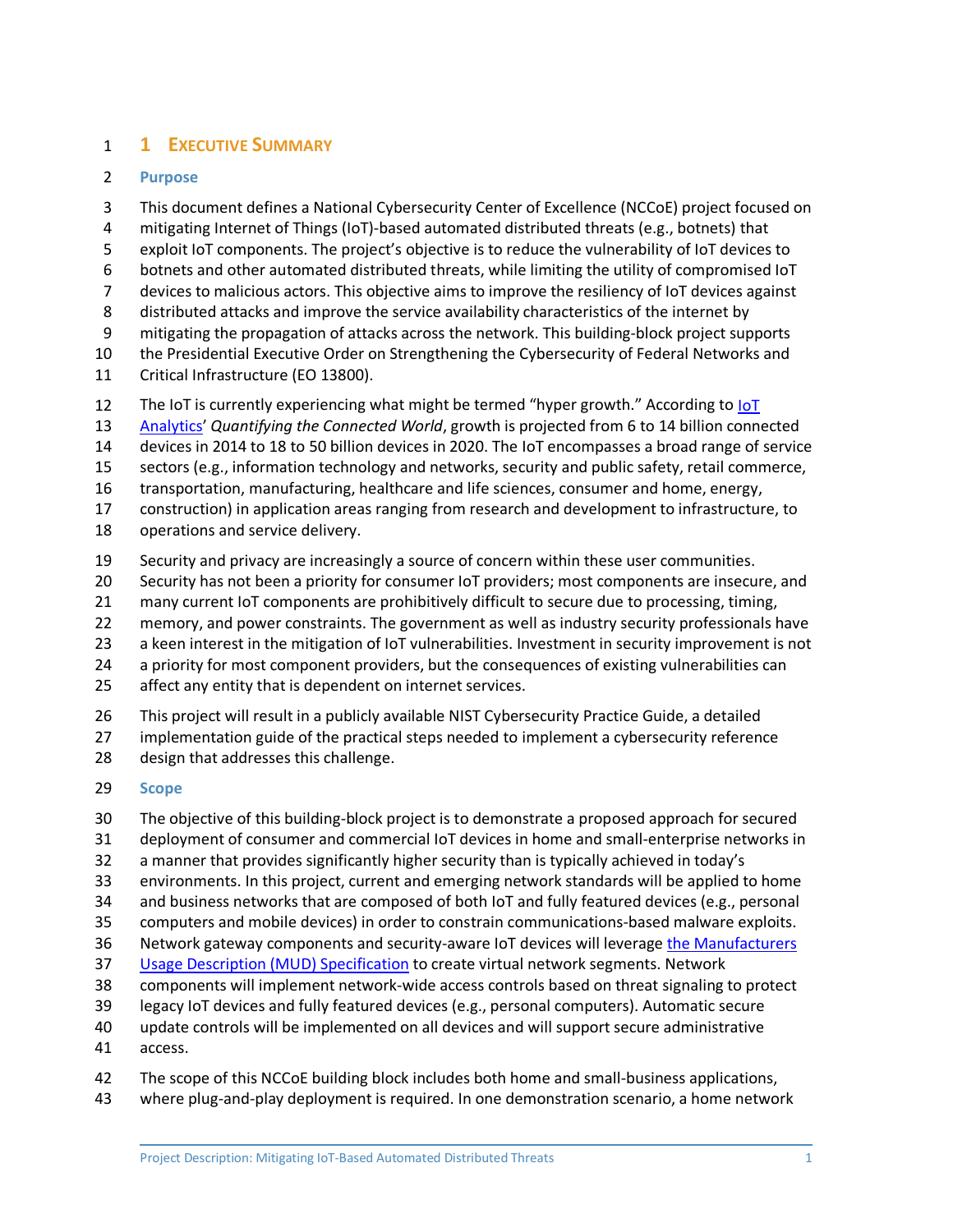includes IoT devices that interact with external systems to access secure updates and various cloud services, in addition to interacting with traditional personal computing devices. In a second scenario, the project will demonstrate a small-retail-business application that employs IoT devices for security, building management, and retail sales, as well as computing devices for business operations, while simultaneously allowing customers to access the internet. In both scenarios, a new functional component, the MUD controller, is introduced into the home or enterprise network to augment the existing networking functionality offered by the router or switch: DHCP address assignment and packet filtering based on routes. In these scenarios, IoT devices insert the MUD extension into DHCP address requests when they attach to the network (e.g., when powered up). The contents of the MUD extension are passed to the MUD controller, which retrieves a MUD file from the designated web site (denoted as the MUD file server) using Hypertext Transfer Protocol Secure (HTTPS). The MUD file describes the communications requirements for this device; the MUD controller converts the requirements into route filtering commands for enforcement by the router. IoT devices periodically contact the appropriate update server to download and apply security patches. The router or switch periodically receives threat feeds from the threat signaling server to filter certain types of network traffic. Note that communications between the MUD controller and router, between the threat signaling server and router, and between IoT devices and the corresponding update server, are not

- standardized.
- <span id="page-4-0"></span>**Assumptions/Challenges**
- The primary technical elements of this project are listed below.
- network gateways/routers supporting wired and wireless network access
- MUD controllers and file servers
- DHCP and update servers
- threat signaling servers
- personal computing devices (personal computers, tablets, and phones)
- business computing devices

 IoT devices deployed in environments that incorporate the networking and best practice controls included in this building block would only be visible to pre-approved devices, such as associated cloud-based services or update servers. A malicious actor would need to compromise the professionally operated cloud service or update server to detect or launch an attack, and each compromise would only apply to a single kind of device or a single manufacturer's products. Best practices for administrative access and security updates would reduce the success rate for compromised systems. Previously long-lived vulnerabilities (global administrative passwords) or short-lived vulnerabilities (known vulnerabilities subject to security updates) would be unavailable. As a result, the malicious actor would be forced to use expensive zero-day attacks or socially engineered administrative passwords, which are not scalable. If an IoT device is compromised in spite of these controls, then the virtual network segmentation will prevent lateral movement within the home/enterprise or prevent attacking 83 systems outside the pre-approved list; in this situation, control of the IoT device would be of dubious value. Obtaining value from a compromised device would demand the additional step

- of integrity attacks on the list of approved communicating devices. That is, attacking
- *www.example.com* with a botnet of thermostats would require modifying the product vendor's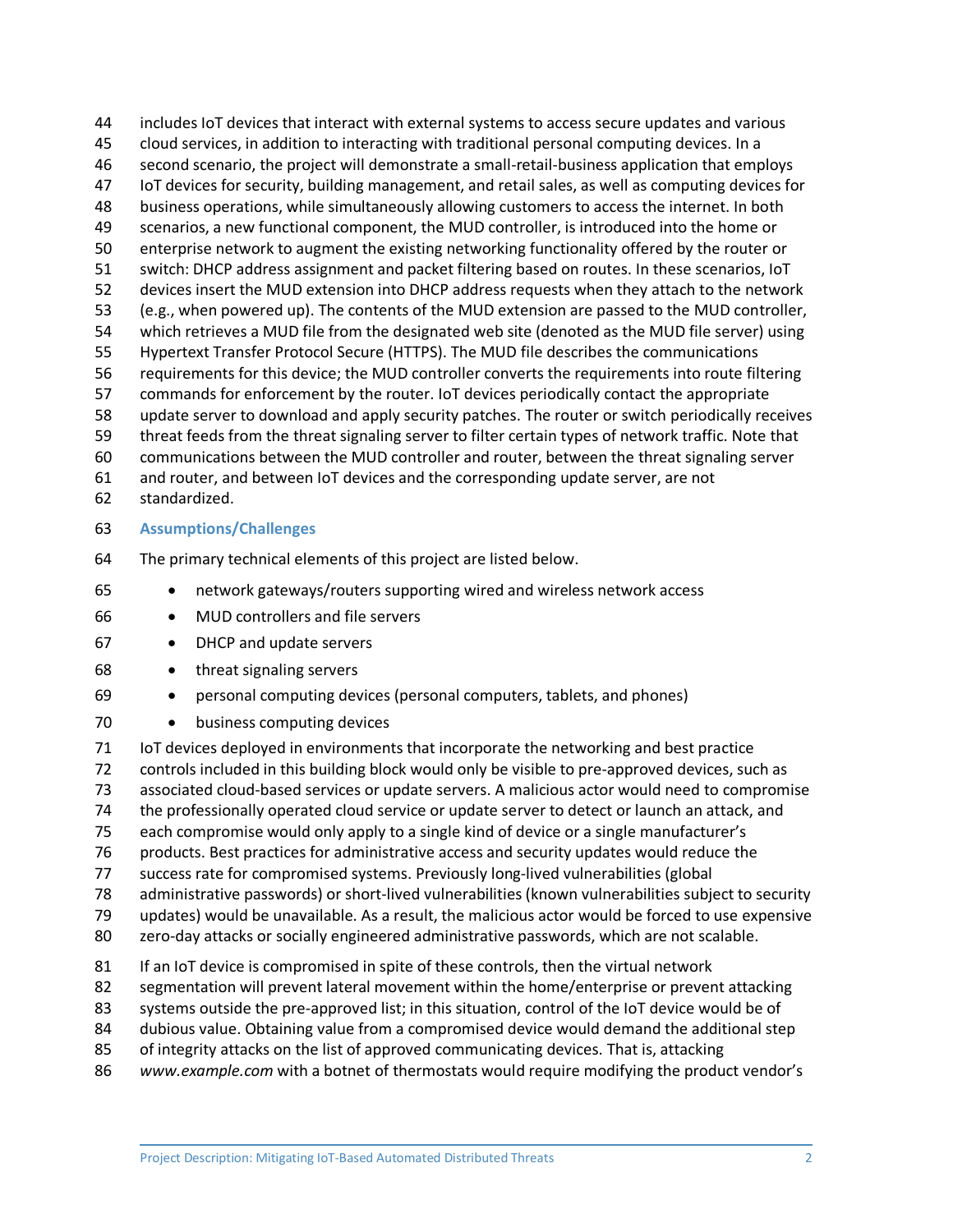- list of approved communicating devices to indicate that thermostats should be allowed to
- communicate with *www.example.com*.

#### <span id="page-5-0"></span>**Background**

Historically, internet devices have enjoyed full connectivity at the network and transport layers.

Any pair of devices with valid Internet Protocol (IP) addresses was, in general, able to

communicate by using Transmission Control Protocol (TCP)/Internet Protocol (IP) for

- connection-oriented communications or User Datagram Protocol (UDP) for connectionless
- protocols.
- Full connectivity was a practical architectural option for fully featured devices (e.g., servers and personal computers), as the identity of communicating hosts depends largely on the needs of
- inherently unpredictable human users. Requiring a reconfiguration of hosts in order to permit
- communications to meet the needs of system users as they evolve is not a scalable solution.
- However, a combination of white-listing device capabilities and blacklisting devices or domains
- that are considered suspicious allowed network administrators to mitigate some threats. With
- the evolution of internet hosts from multiuser systems to personal devices, this security posture
- became impractical, and the emergence of the IoT has made it unsustainable.
- In typical networking environments, a malicious actor can detect an IoT device and launch an attack on that device from any system on the internet. Once compromised, that device can be used to attack any system on the internet. Anecdotal evidence indicates that a new device will be detected and will experience its first attack within minutes of deployment [\[1\].](#page-10-1) Because the devices being deployed often have known security flaws, the success rate for the compromise of detected systems is very high. Typically, malware is designed to compromise a list of specific devices, making such attacks very scalable. Once compromised, an IoT device can be used to compromise any internet-connected devices, launch attacks on any victim device on the internet, or move laterally within the local network hosting the device.
- The vulnerability of IoT devices in this environment is a consequence of full connectivity,
- exacerbated by the large number of security vulnerabilities in today's complex software
- systems. Currently accepted coding practices result in approximately one software bug for every
- one thousand lines of code, and many of these bugs create security vulnerabilities. Modern
- systems ship with millions of lines of code, creating a target-rich environment for malicious
- actors. While some vendors provide patches for security vulnerabilities and an efficient means for securely updating their products, patches are unavailable or nearly impossible to install on
- many other products, including many IoT devices. Poorly implemented default configuration
- baselines and administrative access controls, such as hard-coded or widely known default
- passwords, provide a large attack surface for malicious actors. Once again, IoT devices are
- particularly vulnerable. The Mirai [\[2\]](#page-10-2) malware relied heavily on hard-coded administrative
- access in order to assemble botnets with more than 100,000 devices.

## <span id="page-5-1"></span>**2 SCENARIOS**

- IoT devices are employed in a broad variety of computing and communications environments.
- The scenarios envisioned for this NCCoE building block emphasize home and small-business
- applications, where plug-and-play deployment is required.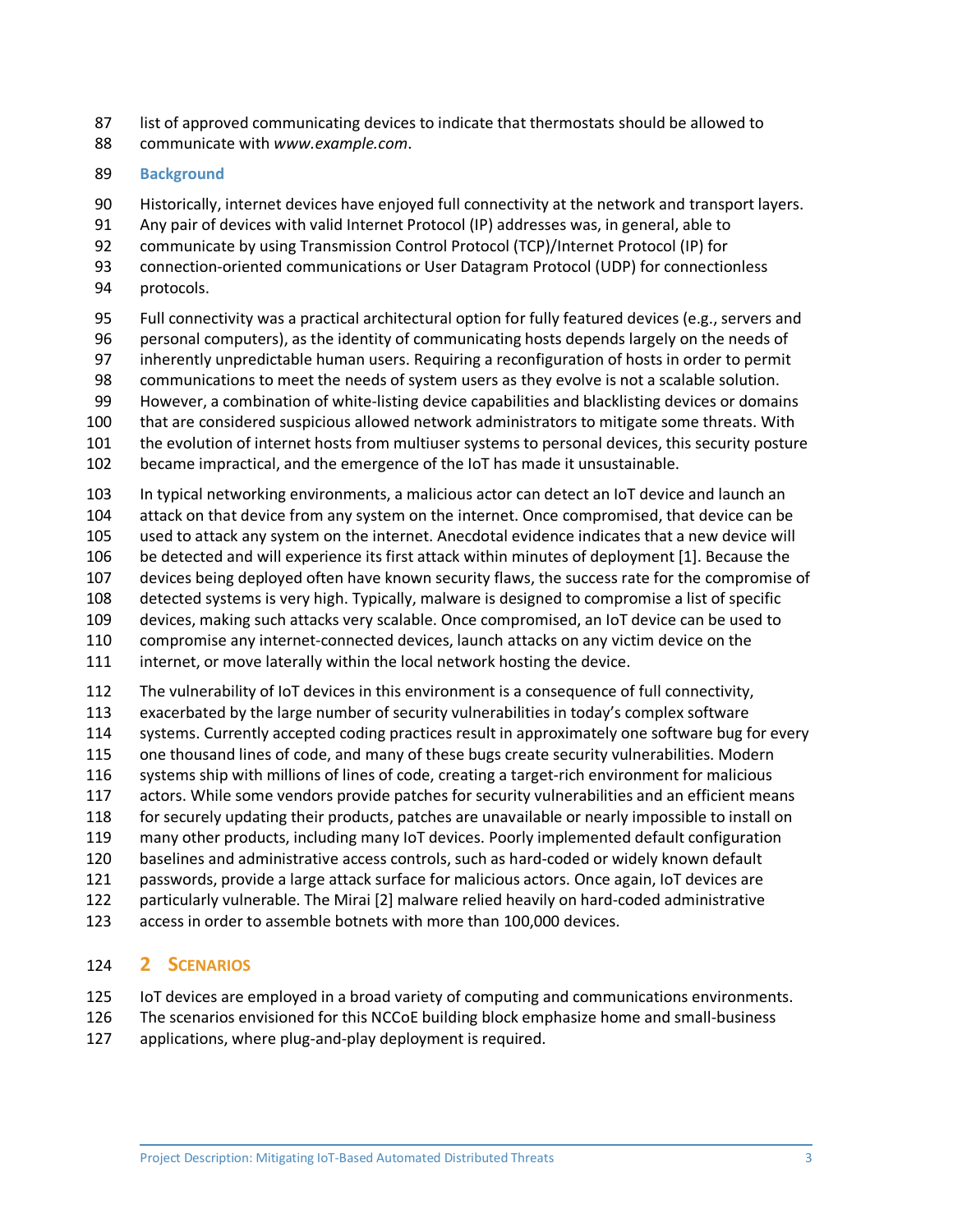#### <span id="page-6-0"></span>128 **Scenario 1: Home Network**

- 129 In this scenario, a home network includes a mix of IoT devices and traditional personal
- 130 computing devices. IoT devices interact with external systems to access secure updates and
- 131 various cloud services to perform their functions; interactions between IoT devices and
- 132 traditional personal computing devices occur indirectly, through the cloud services. Examples of
- 133 IoT devices and traditional personal computing devices are listed below.
- 134 Network gateways/routers supporting wired and wireless network access
- 135 Personal computing devices (personal computers, tablets, and phones)
- 136 Thermostats and temperature sensors in different rooms
- 137 Home appliances (refrigerators, washers, dryers, stoves, and microwaves)
- 138 Lighting
- 139 Digital video recorders (DVRs)
- 140 Closed-circuit television (TV) cameras and webcams
- 141 Baby monitors
- 142 Smart TVs
- 143 Set top boxes
- 144 Home printers/scanners
- 145 Home assistants (e.g., Amazon Echo [Alexa])
- <span id="page-6-1"></span>146 **Scenario 2: Small Business Environment**
- 147 In this scenario, a small retail business employs IoT devices for security, building management,
- 148 and retail sales, as well as computing devices for business operations, while simultaneously 149 allowing customers to have on-premise wireless internet access. Examples of devices used are 150 listed below.
- 151 Network gateways/routers supporting wired and wireless network access
- 152 Business computing devices
- 153 Customers' personal computing devices (personal computers, tablets, and phones)
- 154 Security cameras
- 155 Heating ventilation and air conditioning (HVAC) systems
- 156 Point-of-sale devices
- 157 Lighting
- 158 Printers/scanners/fax machines

#### <span id="page-6-2"></span>159 **3 HIGH-LEVEL ARCHITECTURE**

- 160 [Figure 1](#page-7-1) depicts the standards-based architecture required to implement this NCCoE scenario. A 161 new functional component, the MUD controller, is introduced into the home or enterprise 162 network to augment the existing networking functionality offered by the router or switch: DHCP
- 163 address assignment and packet filtering based on routes. In this scenario, IoT devices insert the
- 164 MUD extension into DHCP address requests when they attach to the network (e.g., when
- 165 powered up.) The contents of the MUD extension are passed to the MUD controller, which
- 166 retrieves a MUD file from the designated web site (denoted as the MUD file server) using HTTPS.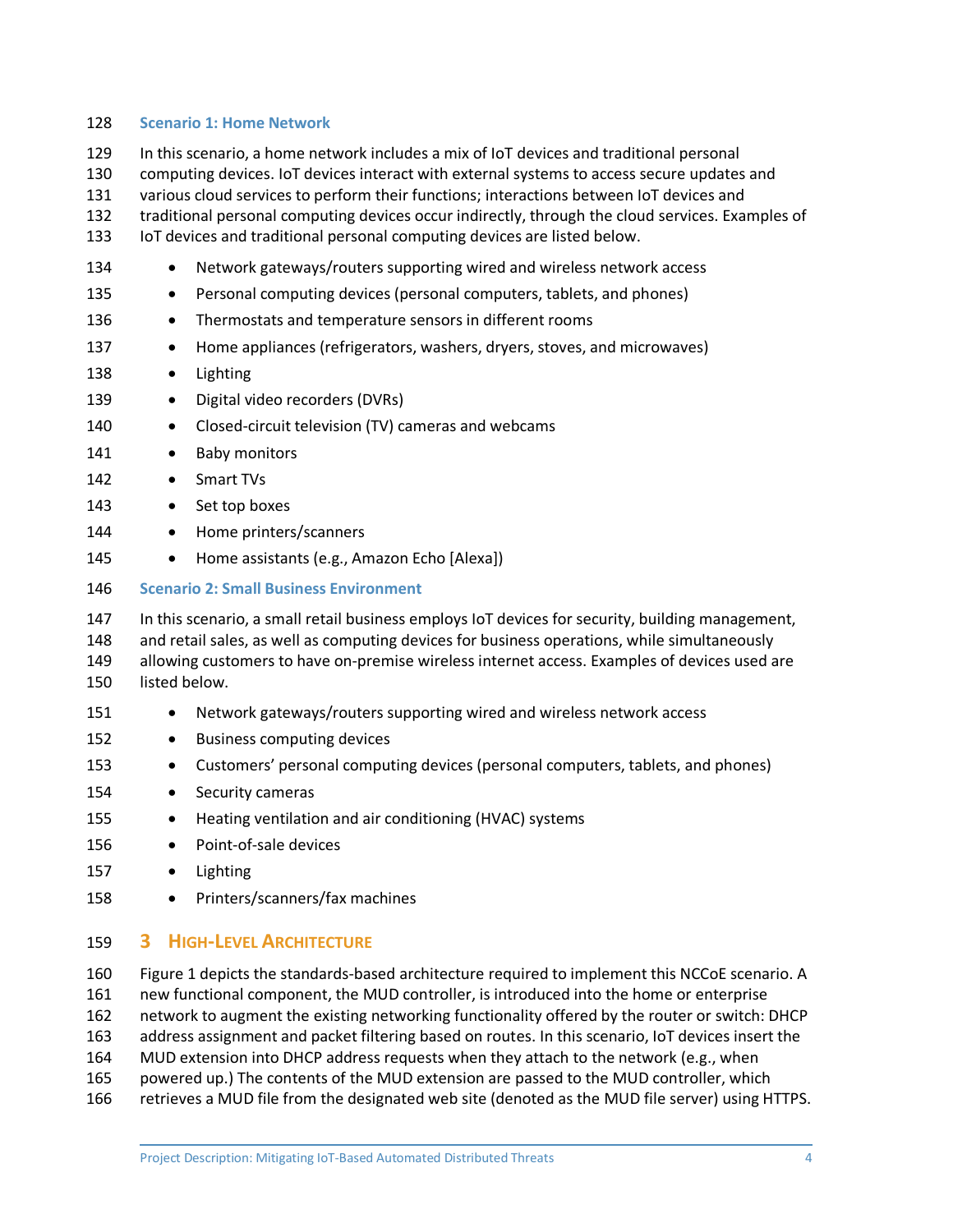- The MUD file describes the communications requirements for this device; the MUD controller
- converts the requirements into route filtering commands for enforcement by the router. IoT
- devices periodically contact the appropriate update server to download and apply security
- patches. The router or switch periodically receives threat feeds from the threat signaling server
- 171 to filter certain types of network traffics.
- Note that communications between the MUD controller and router, between the threat
- signaling server and router, and between IoT devices and the corresponding update server, are
- not standardized.
- <span id="page-7-1"></span>**Figure 1: Proposed Architecture for an IoT Aware Enterprise**



#### Home or Enterprise Network

## <span id="page-7-0"></span>**Component List**

 The components of this building block will not provide perfect security, but will significantly increase the effort required by malicious actors to compromise and exploit IoT devices on a home or small-business network.

The high-level architecture features the following seven components:

| 182 | $\bullet$ | <b>Router or switch</b>                                                          |
|-----|-----------|----------------------------------------------------------------------------------|
| 183 |           | Per device packet filtering<br>$\circ$                                           |
| 184 |           | BCP38 ingress filtering<br>$\circ$                                               |
| 185 |           | Processes threat signaling information<br>$\circ$                                |
| 186 | $\bullet$ | <b>MUD</b> controller                                                            |
| 187 |           | Downloads, verifies, and processes MUD files from the MUD file server<br>$\circ$ |
| 188 | $\bullet$ | <b>MUD</b> file server                                                           |
| 189 |           | Serves HTTPS requests for MUD files<br>$\circ$                                   |
| 190 | $\bullet$ | <b>DHCP</b> server                                                               |
|     |           |                                                                                  |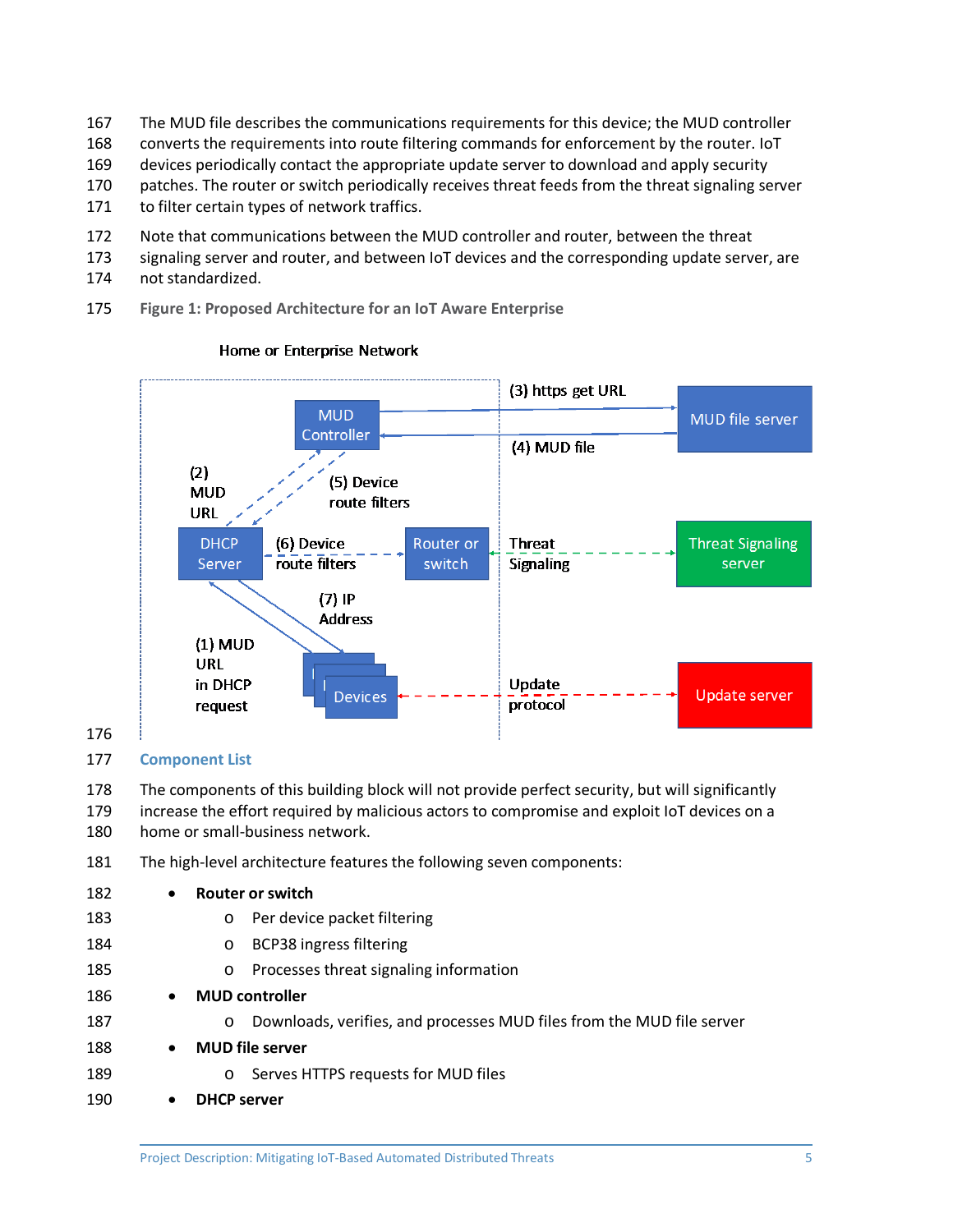<span id="page-8-2"></span><span id="page-8-1"></span><span id="page-8-0"></span>

| Recognizes the MUD extension<br>$\circ$                                                                                                                                                                                                                                                                                                   |  |  |  |
|-------------------------------------------------------------------------------------------------------------------------------------------------------------------------------------------------------------------------------------------------------------------------------------------------------------------------------------------|--|--|--|
| <b>IoT</b> devices                                                                                                                                                                                                                                                                                                                        |  |  |  |
| Requests an address by using DHCP and the MUD extension<br>O                                                                                                                                                                                                                                                                              |  |  |  |
| Requests, verifies, and applies software updates<br>O                                                                                                                                                                                                                                                                                     |  |  |  |
| <b>Update server</b>                                                                                                                                                                                                                                                                                                                      |  |  |  |
| Serves requests for software updates<br>O                                                                                                                                                                                                                                                                                                 |  |  |  |
| Threat signaling server                                                                                                                                                                                                                                                                                                                   |  |  |  |
| Pushes or serves requests for threat signaling information<br>$\circ$                                                                                                                                                                                                                                                                     |  |  |  |
| <b>Desired Requirements</b>                                                                                                                                                                                                                                                                                                               |  |  |  |
| An NCCoE build for this project will require the following components:                                                                                                                                                                                                                                                                    |  |  |  |
| Router or switch<br>$\bullet$                                                                                                                                                                                                                                                                                                             |  |  |  |
| MUD controller<br>٠                                                                                                                                                                                                                                                                                                                       |  |  |  |
| <b>DHCP</b> server<br>٠                                                                                                                                                                                                                                                                                                                   |  |  |  |
| Threat signaling server<br>$\bullet$                                                                                                                                                                                                                                                                                                      |  |  |  |
| <b>IoT</b> devices<br>$\bullet$                                                                                                                                                                                                                                                                                                           |  |  |  |
| Personal computing devices (desktops, laptops, and mobile devices)<br>٠                                                                                                                                                                                                                                                                   |  |  |  |
| Each IoT device must be associated with the following components:                                                                                                                                                                                                                                                                         |  |  |  |
| MUD file server<br>$\bullet$                                                                                                                                                                                                                                                                                                              |  |  |  |
| Update server                                                                                                                                                                                                                                                                                                                             |  |  |  |
| <b>RELEVANT STANDARDS AND GUIDANCE</b><br>4                                                                                                                                                                                                                                                                                               |  |  |  |
| The resources and references required to develop this solution are generally stable, well<br>211<br>understood, and available in the commercial off-the-shelf (COTS) market. Standards associated<br>212<br>with the MUD protocol are in an advanced level of development in the Internet Engineering<br>213<br>Task Force (IETF).<br>214 |  |  |  |
| <b>Core Standards</b>                                                                                                                                                                                                                                                                                                                     |  |  |  |
| Request for Comments (RFC) 2131, "Dynamic Host Configuration Protocol," DOI<br>10.17487/RFC2131, March 1997. See http://www.rfc-editor.org/info/rfc2131                                                                                                                                                                                   |  |  |  |
| RFC 2818, "HTTP Over TLS," DOI 10.17487/RFC2818, May 2000. See http://www.rfc-<br>$\bullet$<br>editor.org/info/rfc2818                                                                                                                                                                                                                    |  |  |  |
| RFC 6020, "YANG - A Data Modeling Language for the Network Configuration Protocol<br>٠<br>(NETCONF)," DOI 10.17487/RFC6020, October 2010. See http://www.rfc-<br>editor.org/info/rfc6020                                                                                                                                                  |  |  |  |
| RFC 3315, "Dynamic Host Configuration Protocol for IPv6 (DHCPv6)," DOI<br>٠<br>10.17487/RFC3315, July 2003. See http://www.rfc-editor.org/info/rfc3315                                                                                                                                                                                    |  |  |  |
| RFC 5280, "Internet X.509 Public Key Infrastructure Certificate and Certificate<br>٠<br>Revocation List (CRL) Profile," DOI 10.17487/RFC5280, May 2008. See http://www.rfc-<br>editor.org/info/rfc5280                                                                                                                                    |  |  |  |
|                                                                                                                                                                                                                                                                                                                                           |  |  |  |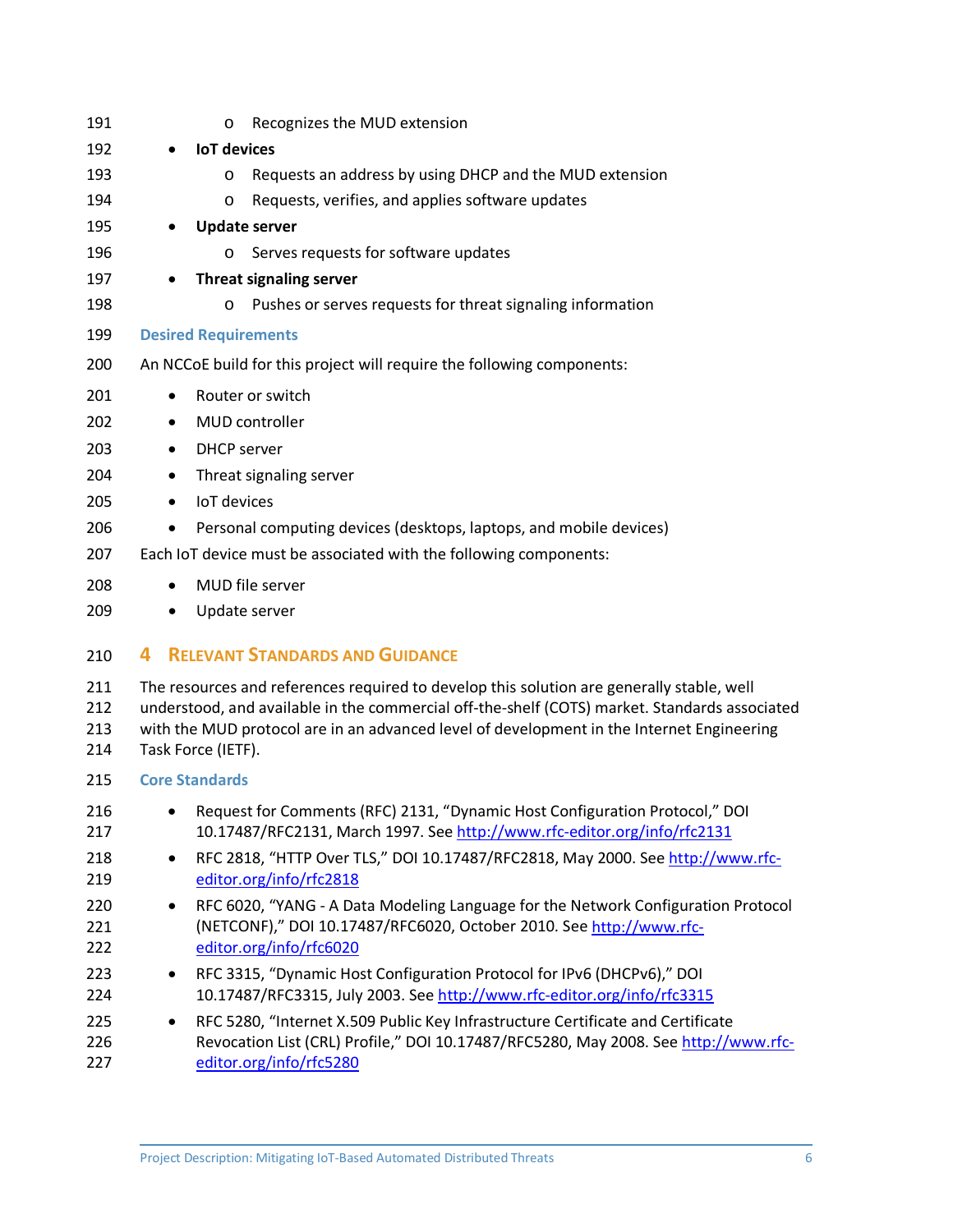<span id="page-9-3"></span><span id="page-9-2"></span><span id="page-9-1"></span><span id="page-9-0"></span>

| 228<br>229        | ٠                                                   | RFC 5652, "Cryptographic Message Syntax (CMS)," STD 70, DOI 10.17487/RFC5652,<br>September 2009. See http://www.rfc-editor.org/info/rfc5652                                                                                                                      |  |
|-------------------|-----------------------------------------------------|------------------------------------------------------------------------------------------------------------------------------------------------------------------------------------------------------------------------------------------------------------------|--|
| 230<br>231<br>232 | $\bullet$                                           | RFC6020, "YANG - A Data Modeling Language for the Network Configuration Protocol<br>(NETCONF)," DOI 10.17487/RFC6020, October 2010. See http://www.rfc-<br>editor.org/info/rfc6020                                                                               |  |
| 233               | <b>Ongoing MUD Standards Activities</b>             |                                                                                                                                                                                                                                                                  |  |
| 234<br>235        |                                                     | E. Lear, "Manufacturer Usage Description Specification," August 9, 2017. See draft-ietf-<br>opsawg-mud-08                                                                                                                                                        |  |
| 236<br>237        |                                                     | S. Rich and T. Dahm, "MUD Lifecyle: A Network Operator's Perspective," March 12,<br>2017. See draft-srich-opsawg-mud-net-lifecycle-00.txt                                                                                                                        |  |
| 238<br>239        | $\bullet$                                           | S. Rich and T. Dahm, "MUD Lifecyle: A Manufacturer's Perspective," March 27, 2017.<br>See draft-srich-opsawg-mud-manu-lifecycle-01.txt                                                                                                                           |  |
| 240               | <b>Secure Update Standards</b>                      |                                                                                                                                                                                                                                                                  |  |
| 241<br>242        |                                                     | NIST Special Publication (SP) 800-40, Guide to Enterprise Patch Management<br>Technologies. See http://csrc.nist.gov/publications/PubsSPs.html - SP 800                                                                                                          |  |
| 243<br>244<br>245 | $\bullet$                                           | NIST Special Publication (SP) 800-147, BIOS Protection Guidelines, and SP 800-147B,<br><b>BIOS Protection Guidelines for Servers. See</b><br>http://csrc.nist.gov/publications/PubsSPs.html - SP 800                                                             |  |
| 246<br>247<br>248 | $\bullet$                                           | NISTIR 7823, Advanced Metering Infrastructure Smart Meter Upgradeability Test<br>Framework. See http://csrc.nist.gov/publications/drafts/nistir-7823/draft_nistir-<br>7823.pdf                                                                                   |  |
| 249<br>250        | ٠                                                   | NIST SP 800-193, Platform Firmware Resiliency Guidelines. See<br>http://csrc.nist.gov/publications/PubsSPs.html - SP 800                                                                                                                                         |  |
| 251<br>252<br>253 | $\bullet$                                           | Multi-stakeholder Working Group for Secure Update of IoT devices. (Ongoing and<br>established by the National Telecommunications Information Administration as part of<br>its Internet Policy Task Force). See https://www.ntia.doc.gov/category/internet-things |  |
| 254               | <b>Industry Best Practices for Software Quality</b> |                                                                                                                                                                                                                                                                  |  |
| 255<br>256        |                                                     | SANS TOP 25 Most Dangerous Software Errors, SANS Institute. See<br>https://www.sans.org/top25-software-errors/                                                                                                                                                   |  |
| 257               |                                                     | <b>Best Practices for Identification and Authentication</b>                                                                                                                                                                                                      |  |
| 258<br>259        | ٠                                                   | NIST SP 800-63, Electronic Authentication Guidelines. See<br>http://csrc.nist.gov/publications/PubsSPs.html - SP 800                                                                                                                                             |  |
| 260               | $\bullet$                                           | FIDO Alliance specifications. See https://fidoalliance.org/specifications/overview/                                                                                                                                                                              |  |
| 261               |                                                     | <b>Cryptographic Standards and Best Practices</b>                                                                                                                                                                                                                |  |
| 262<br>263        | $\bullet$                                           | NIST SP 800-57 Part 1 Revision 4, Recommendation for Key Management. See<br>http://nvlpubs.nist.gov/nistpubs/SpecialPublications/NIST.SP.800-57pt1r4.pdf                                                                                                         |  |
| 264<br>265<br>266 | $\bullet$                                           | NIST SP 800-52 Revision 1, Guidelines for the Selection, Configuration, and Use of<br>Transport Layer Security (TLS) Implementations. See<br>http://nvlpubs.nist.gov/nistpubs/SpecialPublications/NIST.SP.800-52r1.pdf                                           |  |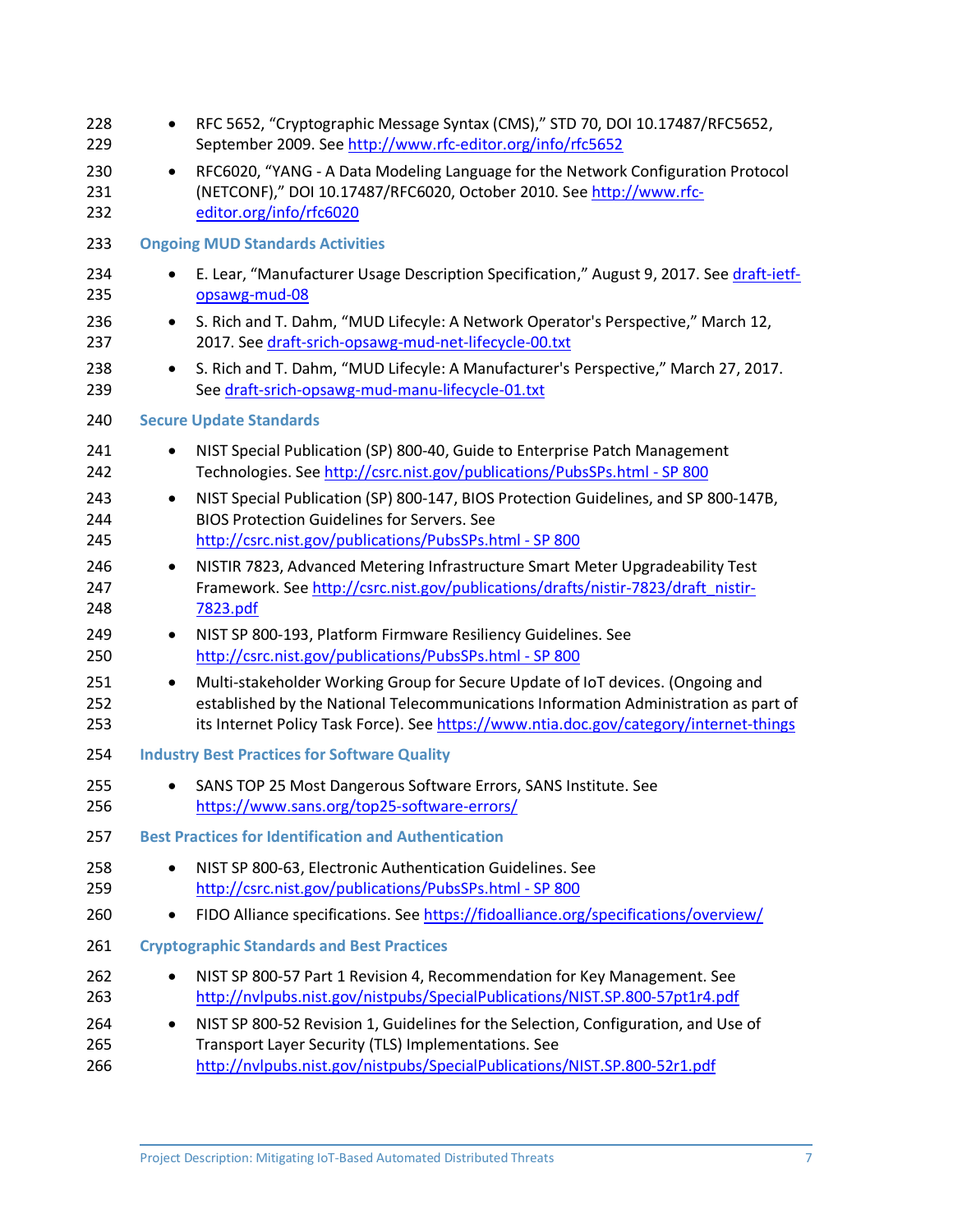## <span id="page-10-0"></span>**APPENDIX A REFERENCES**

- <span id="page-10-1"></span>[1] *Sweet, vulnerable IoT devices compromised 6 min after going online*, The Register [Web site][. https://www.theregister.co.uk/2016/10/17/iot\\_device\\_exploitation/](https://www.theregister.co.uk/2016/10/17/iot_device_exploitation/) [accessed 09/30/17].
- <span id="page-10-2"></span>[2] R. Dobbins and S. Bjarnason, *Mirai IoT Botnet Description and DDoS Attack Mitigation*, Arbor Networks [Web site], October 2016. [https://www.arbornetworks.com/blog/asert/mirai-iot-botnet-description-ddos-attack](https://www.arbornetworks.com/blog/asert/mirai-iot-botnet-description-ddos-attack-mitigation/)[mitigation/](https://www.arbornetworks.com/blog/asert/mirai-iot-botnet-description-ddos-attack-mitigation/) [accessed 09/30/17].